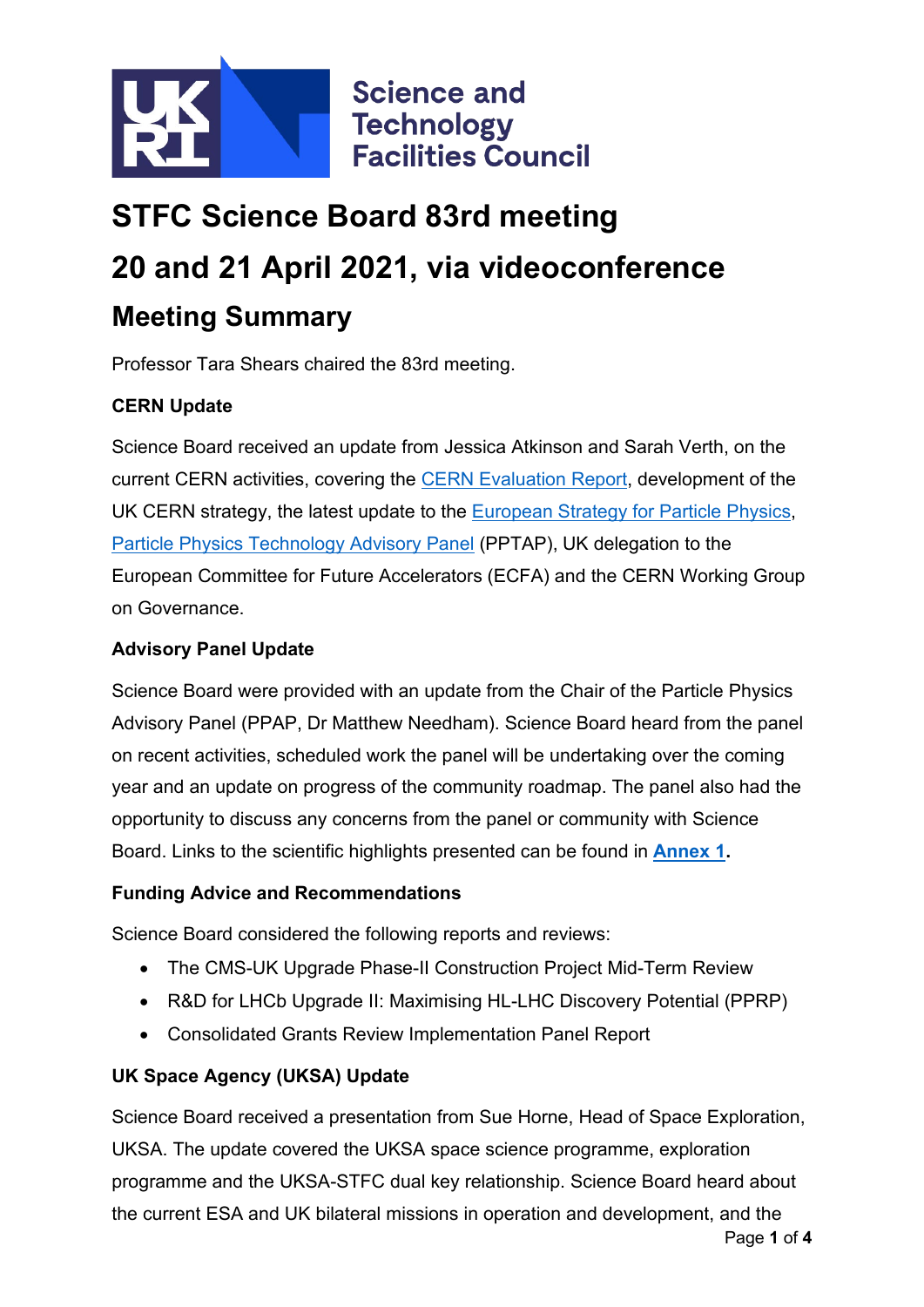current UKSA funding position and issues for both space science and exploration programmes.

#### **Particle Astrophysics Programme Update**

Science Board received an update on the status of the Particle Astrophysics Programme from Justin O'Byrne, including Dark Matter, the recent Gravitational Waves grants panel recommendations, and upcoming discussions around the UK's participation in the Cherenkov Telescope Array (CTA).

#### **Digital Research Infrastructure Update**

Science Board received an overview of the current UKRI Digital Research Infrastructure (DRI) activities from Justin O'Byrne, including the remit and operation of DRI at both the UKRI level and local STFC level. Science Board were invited to comment on the draft Terms of Reference for the STFC e-Infrastructure Advisory Group (SEAG).

#### **Infrastructure Prioritisation Assessment Briefing**

Science Board were joined by members of the Technology and Accelerator Advisory Board (TAAB) for a joint briefing on the next steps towards assessment of preliminary proposals. Science Board and TAAB were both invited to comment on and discuss the process of joint prioritisation of preliminary proposals.

#### **Standing items**

The minutes and actions from the February 2021 meeting were reviewed and the Chair and Deputy Chair provided the Board with an update on any matters arising from the Council meeting and recent Town meetings.

Science Board received an update and additional commentary on the STFC update report from Professor Mark Thomson, Executive Chair of STFC, which included an update on the outcome of the spending review.

Information papers included an update report from TAAB, the STFC membership call 2021 advert and the LS&SM Advisory Panel proposal for an eBIC hub, which were noted by Science Board.

#### **Date of Next Meeting**

The next Science Board meeting will be held on 13 and 14 July (84th meeting) 2021 by videoconference.

A list of acronyms for this summary can be found in [Annex 2.](#page-3-0)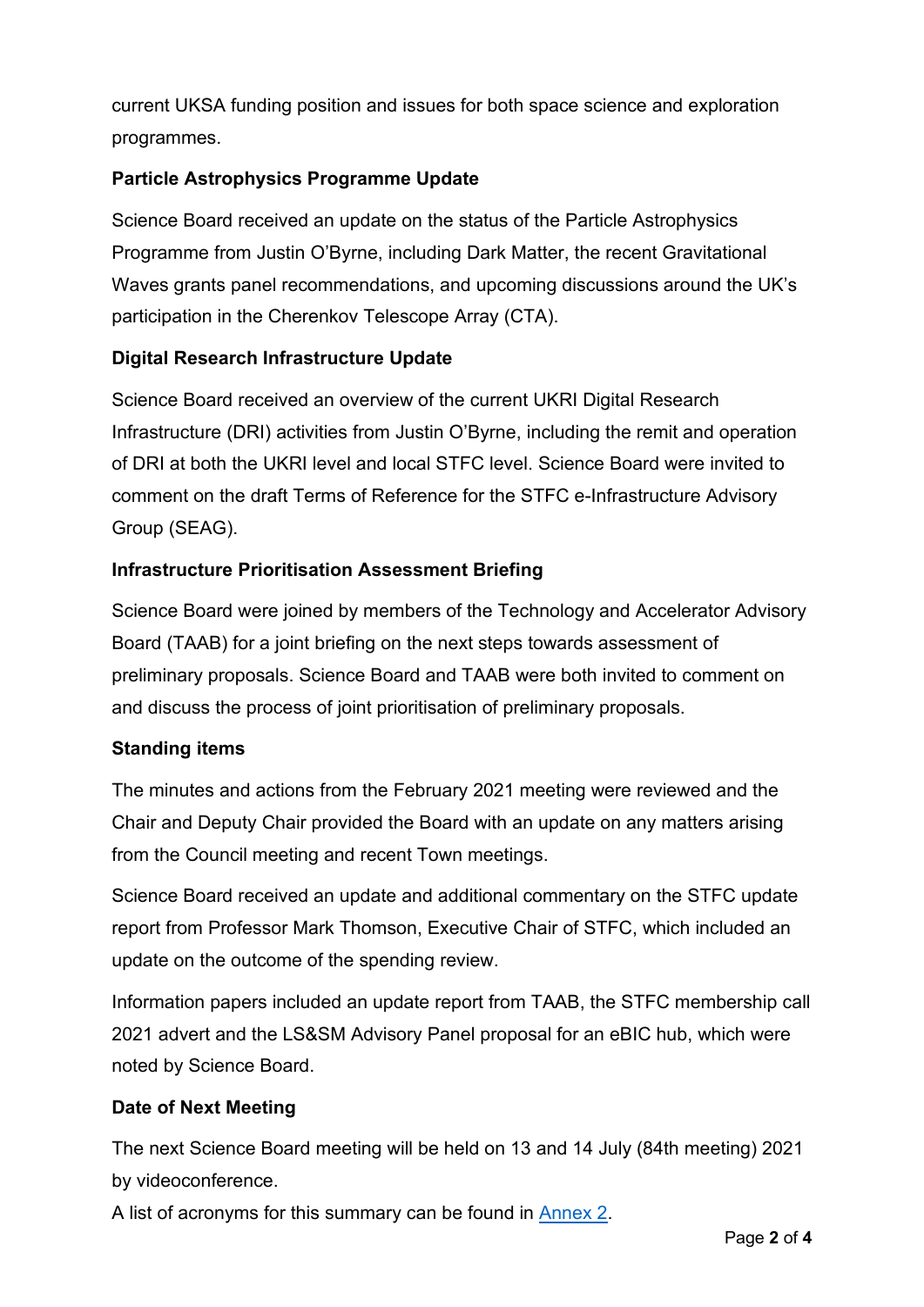# **Annexes**

# <span id="page-2-0"></span>**Annex 1: Links to scientific highlights presented by Advisory Panels PPAP**:

- 1. Aad, G., Abbott, B., Abbott, D.C. *et al.* Evidence for *tt¯tt¯* production in the multilepton final state in proton–proton collisions at  $\sqrt{s} = 13$  TeV with the ATLAS detector. Eur. Phys. J. C 80, 1085 (2020). <https://doi.org/10.1140/epjc/s10052-020-08509-3> [\[arXiv:2007.14858\]](https://arxiv.org/abs/2007.14858)
- 2. The T2K Collaboration., Abe, K., Akutsu, R. *et al.* Constraint on the matter– antimatter symmetry-violating phase in neutrino oscillations. *Nature* **580,** 339– 344 (2020). <https://doi.org/10.1038/s41586-020-2177-0> [\[arXiv:1910.03887\]](https://arxiv.org/abs/1910.03887)
- 3. Test of lepton universality in beauty-quark decays. LHCb-PAPER-2021-004 [\[arXiv: 2103.11769\]](https://arxiv.org/abs/2103.11769)
- 4. [https://theory.fnal.gov/events/event/first-results-from-the-muon-g-2](https://theory.fnal.gov/events/event/first-results-from-the-muon-g-2-experiment-at-fermilab/) [experiment-at-fermilab/](https://theory.fnal.gov/events/event/first-results-from-the-muon-g-2-experiment-at-fermilab/)